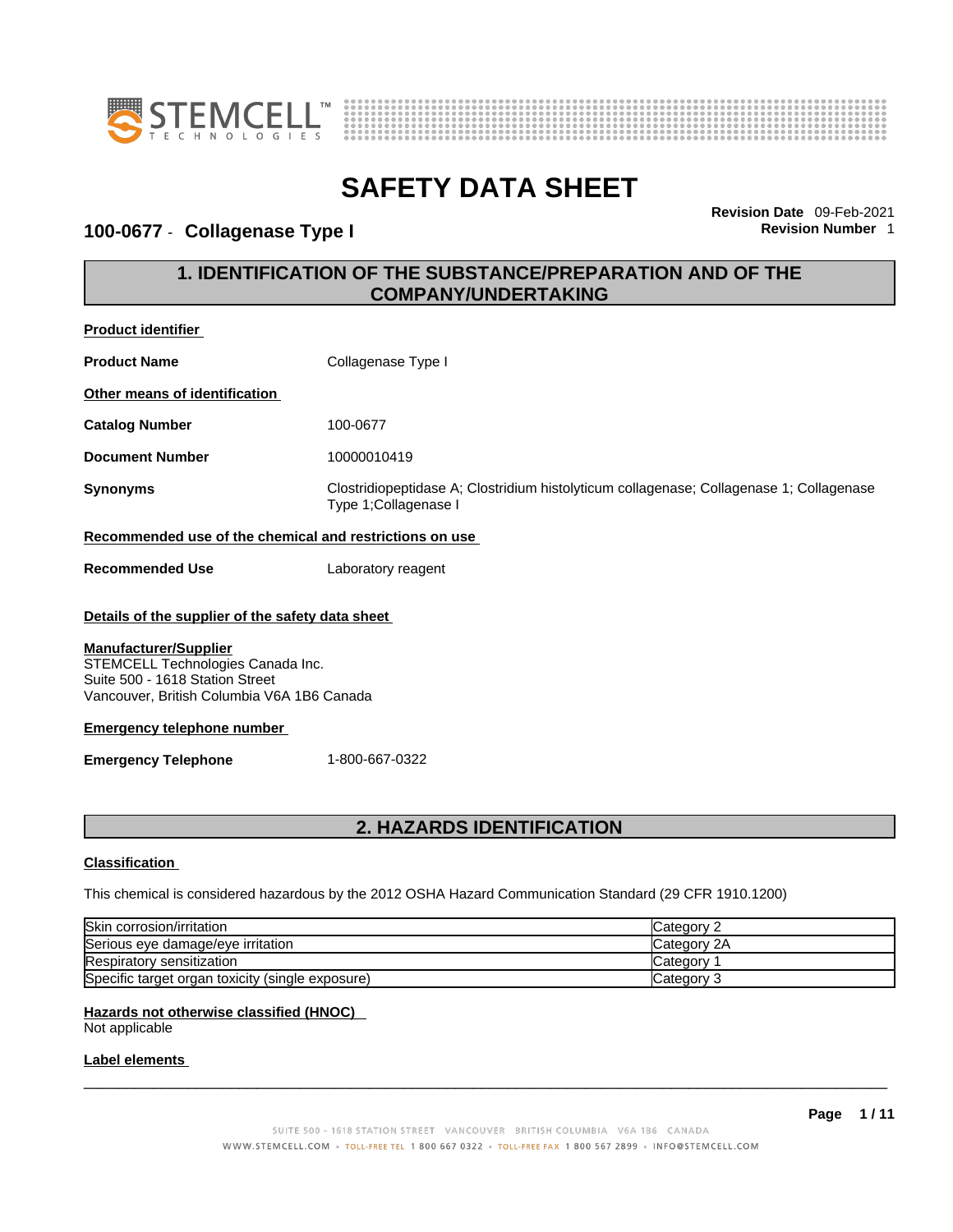



## \_\_\_\_\_\_\_\_\_\_\_\_\_\_\_\_\_\_\_\_\_\_\_\_\_\_\_\_\_\_\_\_\_\_\_\_\_\_\_\_\_\_\_\_\_\_\_\_\_\_\_\_\_\_\_\_\_\_\_\_\_\_\_\_\_\_\_\_\_\_\_\_\_\_\_\_\_\_\_\_\_\_\_\_\_\_\_\_\_\_\_\_\_ **Revision Date** 09-Feb-2021 **100-0677** - **Collagenase Type I Revision Number** 1



Dispose of contents/container to an approved waste disposal plant

#### **Other Information**

Not applicable

**Unknown acute toxicity** 100 % of the mixture consists of ingredient(s) of unknown toxicity

- 100 % of the mixture consists of ingredient(s) of unknown acute oral toxicity
- 100 % of the mixture consists of ingredient(s) of unknown acute dermal toxicity
- 100 % of the mixture consists of ingredient(s) of unknown acute inhalation toxicity (gas)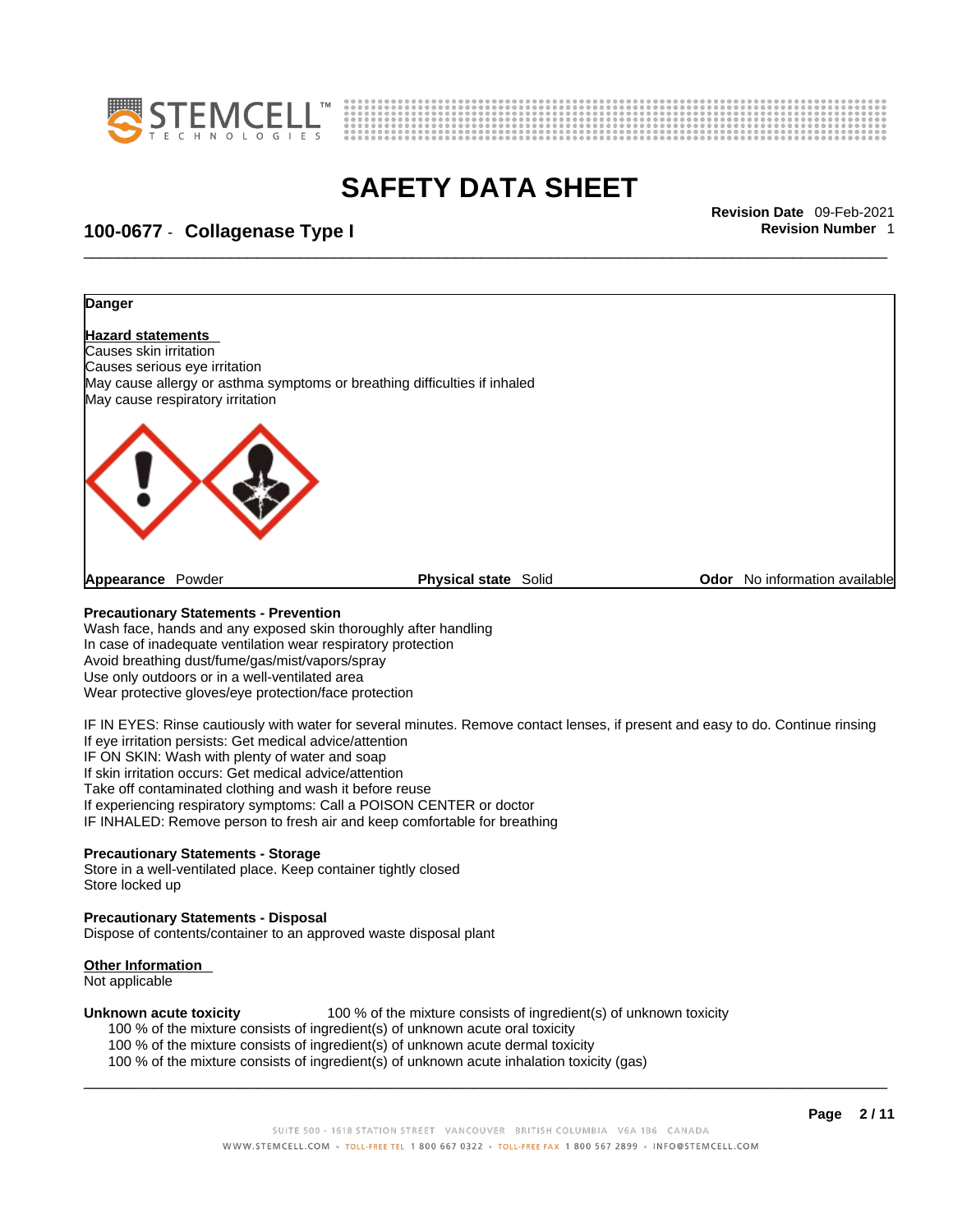



## \_\_\_\_\_\_\_\_\_\_\_\_\_\_\_\_\_\_\_\_\_\_\_\_\_\_\_\_\_\_\_\_\_\_\_\_\_\_\_\_\_\_\_\_\_\_\_\_\_\_\_\_\_\_\_\_\_\_\_\_\_\_\_\_\_\_\_\_\_\_\_\_\_\_\_\_\_\_\_\_\_\_\_\_\_\_\_\_\_\_\_\_\_ **Revision Date** 09-Feb-2021 **100-0677** - **Collagenase Type I Revision Number** 1

100 % of the mixture consists of ingredient(s) of unknown acute inhalation toxicity (vapor) 100 % of the mixture consists of ingredient(s) of unknown acute inhalation toxicity (dust/mist)

### **3. COMPOSITION/INFORMATION ON INGREDIENTS**

#### **Substance**

**Synonyms Clostridiopeptidase A**; Clostridium histolyticum collagenase; Collagenase 1; Collagenase Type 1;Collagenase I.

| <b>Chemical name</b>      | MO.<br>uru         | $\ddot{\phantom{a}}$<br>$\sim$<br>Weight-% |
|---------------------------|--------------------|--------------------------------------------|
| Clostridi<br>liopeptidase | 9001<br>. .<br>. . | $\sim$<br>v                                |

\*The exact percentage (concentration) of composition has been withheld as a trade secret.

### **4. FIRST AID MEASURES**

| Description of first aid measures                           |                                                                                                                                                                                                                                                                                                                                                                           |  |
|-------------------------------------------------------------|---------------------------------------------------------------------------------------------------------------------------------------------------------------------------------------------------------------------------------------------------------------------------------------------------------------------------------------------------------------------------|--|
| <b>General advice</b>                                       | Show this safety data sheet to the doctor in attendance.                                                                                                                                                                                                                                                                                                                  |  |
| <b>Inhalation</b>                                           | May cause allergic respiratory reaction. If breathing has stopped, give artificial respiration.<br>Get medical attention immediately. Avoid direct contact with skin. Use barrier to give<br>mouth-to-mouth resuscitation. Get immediate medical advice/attention. Remove to fresh air.                                                                                   |  |
| Eye contact                                                 | Rinse immediately with plenty of water, also under the eyelids, for at least 15 minutes.<br>Remove contact lenses, if present and easy to do. Continue rinsing. Keep eye wide open<br>while rinsing. Do not rub affected area. Get medical attention if irritation develops and<br>persists.                                                                              |  |
| <b>Skin contact</b>                                         | May cause an allergic skin reaction. In the case of skin irritation or allergic reactions see a<br>physician. Wash off immediately with soap and plenty of water for at least 15 minutes.                                                                                                                                                                                 |  |
| Ingestion                                                   | May produce an allergic reaction. Get immediate medical advice/attention. Clean mouth<br>with water and drink afterwards plenty of water. Never give anything by mouth to an<br>unconscious person. Do NOT induce vomiting.                                                                                                                                               |  |
| Self-protection of the first aider                          | Ensure that medical personnel are aware of the material(s) involved, take precautions to<br>protect themselves and prevent spread of contamination. Avoid direct contact with skin. Use<br>barrier to give mouth-to-mouth resuscitation. Use personal protective equipment as<br>required. See section 8 for more information. Avoid contact with skin, eyes or clothing. |  |
| Most important symptoms and effects, both acute and delayed |                                                                                                                                                                                                                                                                                                                                                                           |  |
| <b>Symptoms</b>                                             | May cause allergy or asthma symptoms or breathing difficulties if inhaled. Coughing and/ or                                                                                                                                                                                                                                                                               |  |
|                                                             |                                                                                                                                                                                                                                                                                                                                                                           |  |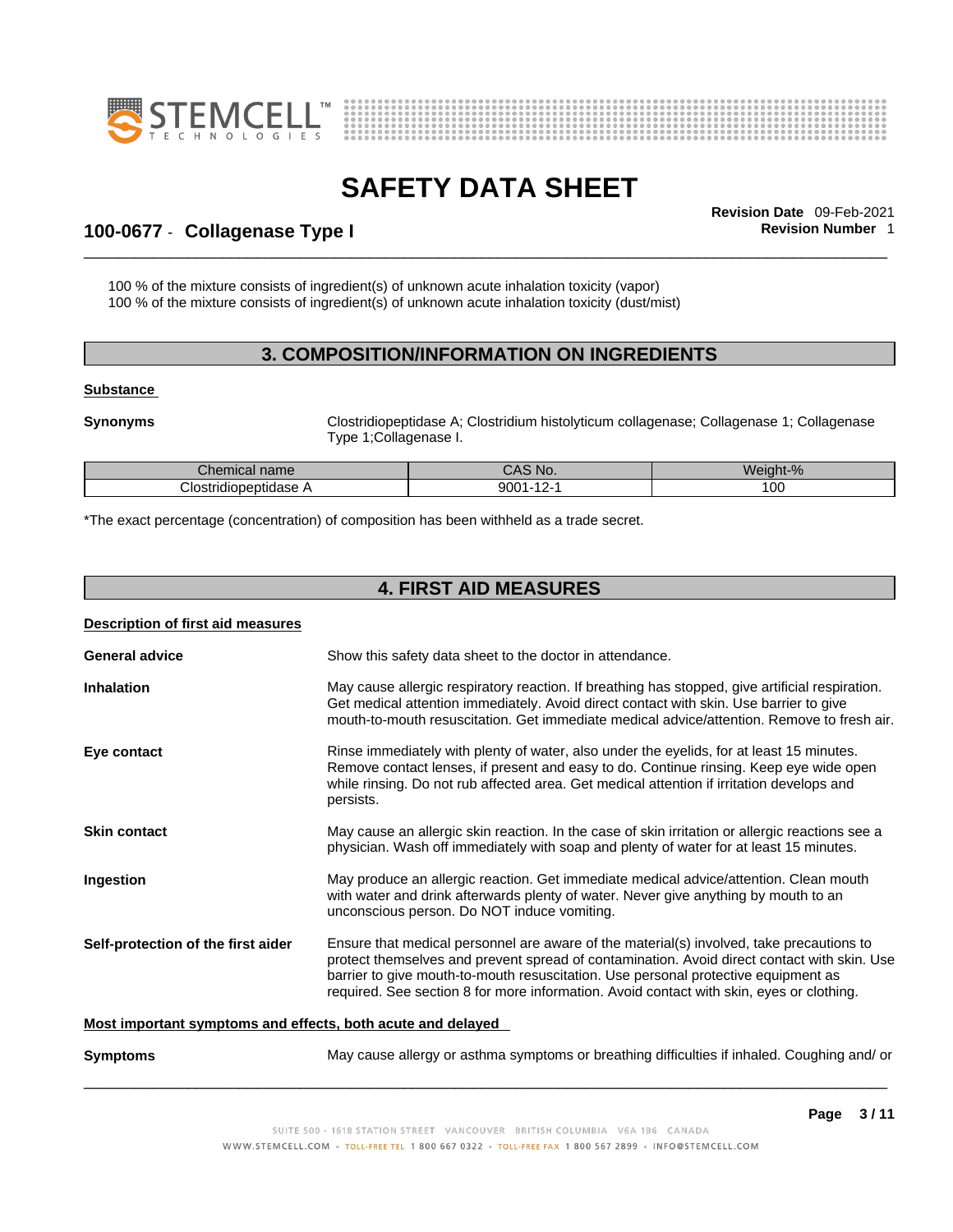



## \_\_\_\_\_\_\_\_\_\_\_\_\_\_\_\_\_\_\_\_\_\_\_\_\_\_\_\_\_\_\_\_\_\_\_\_\_\_\_\_\_\_\_\_\_\_\_\_\_\_\_\_\_\_\_\_\_\_\_\_\_\_\_\_\_\_\_\_\_\_\_\_\_\_\_\_\_\_\_\_\_\_\_\_\_\_\_\_\_\_\_\_\_ **Revision Date** 09-Feb-2021 **100-0677** - **Collagenase Type I Revision Number** 1

|                                                                                                           | wheezing. Itching. Rashes. Hives. Burning sensation.                                                                                  |
|-----------------------------------------------------------------------------------------------------------|---------------------------------------------------------------------------------------------------------------------------------------|
|                                                                                                           | Indication of any immediate medical attention and special treatment needed                                                            |
| Note to physicians                                                                                        | May cause sensitization in susceptible persons. Treat symptomatically.                                                                |
|                                                                                                           | <b>5. FIRE-FIGHTING MEASURES</b>                                                                                                      |
| <b>Suitable Extinguishing Media</b>                                                                       | Use extinguishing measures that are appropriate to local circumstances and the<br>surrounding environment.                            |
| Unsuitable extinguishing media                                                                            | CAUTION: Use of water spray when fighting fire may be inefficient.                                                                    |
| Specific hazards arising from the<br>chemical                                                             | Product is or contains a sensitizer. May cause sensitization by inhalation and skin contact.                                          |
| <b>Explosion data</b><br>Sensitivity to Mechanical Impact None.<br><b>Sensitivity to Static Discharge</b> | None.                                                                                                                                 |
| Special protective equipment for<br>fire-fighters                                                         | Firefighters should wear self-contained breathing apparatus and full firefighting turnout<br>gear. Use personal protection equipment. |

### **6. ACCIDENTAL RELEASE MEASURES**

#### **Personal precautions, protective equipment and emergency procedures**

| <b>Personal precautions</b>                          | Keep people away from and upwind of spill/leak. Evacuate personnel to safe areas. Ensure                           |  |
|------------------------------------------------------|--------------------------------------------------------------------------------------------------------------------|--|
|                                                      | adequate ventilation. Avoid contact with skin, eyes or clothing. Use personal protective<br>equipment as required. |  |
| <b>Other Information</b>                             | Refer to protective measures listed in Sections 7 and 8.                                                           |  |
| <b>Environmental precautions</b>                     |                                                                                                                    |  |
| <b>Environmental precautions</b>                     | Prevent further leakage or spillage if safe to do so.                                                              |  |
| Methods and material for containment and cleaning up |                                                                                                                    |  |
| <b>Methods for containment</b>                       | Prevent further leakage or spillage if safe to do so.                                                              |  |
| Methods for cleaning up                              | Pick up and transfer to properly labeled containers.                                                               |  |
| Prevention of secondary hazards                      | Clean contaminated objects and areas thoroughly observing environmental regulations.                               |  |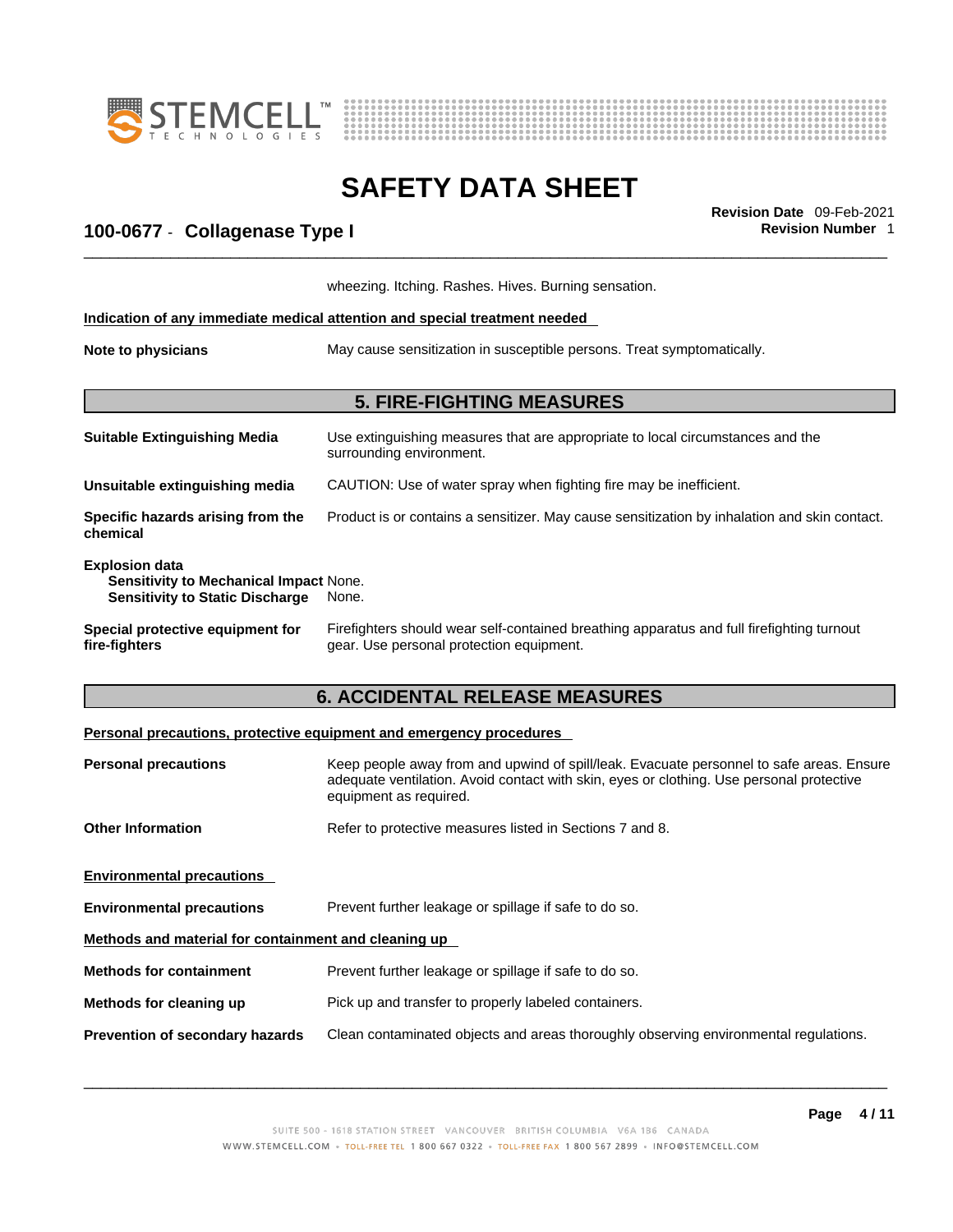



## \_\_\_\_\_\_\_\_\_\_\_\_\_\_\_\_\_\_\_\_\_\_\_\_\_\_\_\_\_\_\_\_\_\_\_\_\_\_\_\_\_\_\_\_\_\_\_\_\_\_\_\_\_\_\_\_\_\_\_\_\_\_\_\_\_\_\_\_\_\_\_\_\_\_\_\_\_\_\_\_\_\_\_\_\_\_\_\_\_\_\_\_\_ **Revision Date** 09-Feb-2021 **100-0677** - **Collagenase Type I Revision Number** 1

|                                      | 7. HANDLING AND STORAGE                                                                                                                                                                                                                                                                                                                                                                                                                                                                 |  |
|--------------------------------------|-----------------------------------------------------------------------------------------------------------------------------------------------------------------------------------------------------------------------------------------------------------------------------------------------------------------------------------------------------------------------------------------------------------------------------------------------------------------------------------------|--|
| <b>Precautions for safe handling</b> |                                                                                                                                                                                                                                                                                                                                                                                                                                                                                         |  |
| Advice on safe handling              | Provide extract ventilation to points where emissions occur. Remove contaminated clothing<br>and shoes. Take off contaminated clothing and wash before reuse. Avoid contact with skin,<br>eyes or clothing. Do not eat, drink or smoke when using this product. Handle in accordance<br>with good industrial hygiene and safety practice. Ensure adequate ventilation. Avoid<br>breathing vapors or mists. In case of insufficient ventilation, wear suitable respiratory<br>equipment. |  |
|                                      | Conditions for safe storage, including any incompatibilities                                                                                                                                                                                                                                                                                                                                                                                                                            |  |
| <b>Storage Conditions</b>            | Store locked up. Keep out of the reach of children. Store in accordance with information<br>listed on the Product Information Sheet (PIS).                                                                                                                                                                                                                                                                                                                                              |  |
|                                      | 8. EXPOSURE CONTROLS/PERSONAL PROTECTION                                                                                                                                                                                                                                                                                                                                                                                                                                                |  |

**Exposure Limits** The following ingredients are the only ingredients of the product above the cut-off level (or level that contributes to the hazard classification of the mixture) which have an exposure limit applicable in the region for which this safety data sheet is intended or other recommended limit. At this time, the other relevant constituents have no known exposure limits from the sources listed here.

| Appropriate engineering controls                                      |                                                                                                                                |  |  |
|-----------------------------------------------------------------------|--------------------------------------------------------------------------------------------------------------------------------|--|--|
| <b>Engineering controls</b>                                           | <b>Showers</b><br>Eyewash stations<br>Ventilation systems.                                                                     |  |  |
| Individual protection measures, such as personal protective equipment |                                                                                                                                |  |  |
| <b>Eye/face protection</b>                                            | Wear safety glasses with side shields (or goggles). If splashes are likely to occur, wear<br>safety glasses with side-shields. |  |  |
| <b>Hand protection</b>                                                | Impervious gloves. Wear suitable gloves.                                                                                       |  |  |
| Skin and body protection                                              | Long sleeved clothing. Wear suitable protective clothing.                                                                      |  |  |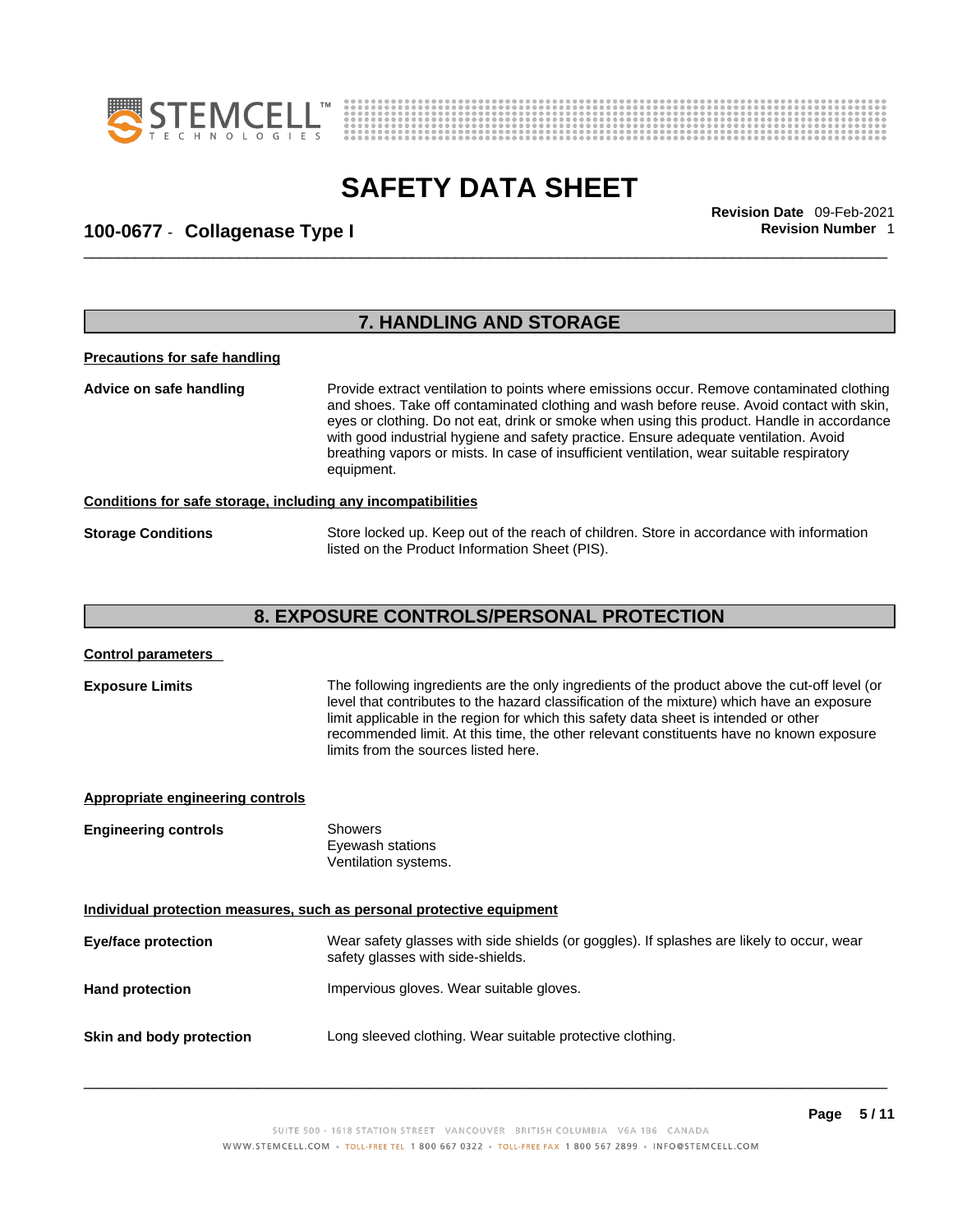



## \_\_\_\_\_\_\_\_\_\_\_\_\_\_\_\_\_\_\_\_\_\_\_\_\_\_\_\_\_\_\_\_\_\_\_\_\_\_\_\_\_\_\_\_\_\_\_\_\_\_\_\_\_\_\_\_\_\_\_\_\_\_\_\_\_\_\_\_\_\_\_\_\_\_\_\_\_\_\_\_\_\_\_\_\_\_\_\_\_\_\_\_\_ **Revision Date** 09-Feb-2021 **100-0677** - **Collagenase Type I Revision Number** 1

| <b>Respiratory protection</b>         | No protective equipment is needed under normal use conditions. If exposure limits are<br>exceeded or irritation is experienced, ventilation and evacuation may be required.                                                               |
|---------------------------------------|-------------------------------------------------------------------------------------------------------------------------------------------------------------------------------------------------------------------------------------------|
| <b>General hygiene considerations</b> | Remove and wash contaminated clothing and gloves, including the inside, before re-use.<br>Avoid contact with skin, eyes or clothing. Wear suitable gloves and eye/face protection. Do<br>not eat, drink or smoke when using this product. |

### **9. PHYSICAL AND CHEMICAL PROPERTIES**

#### **Information on basic physical and chemical properties**

| <b>Physical state</b>            | Solid                    |                  |
|----------------------------------|--------------------------|------------------|
| Appearance                       | Powder                   |                  |
| Color                            | No information available |                  |
| Odor                             | No information available |                  |
| <b>Odor threshold</b>            | No information available |                  |
| <b>Property</b>                  | <b>Values</b>            | Remarks • Method |
| pH                               | No data available        | None known       |
| Melting point / freezing point   | No data available        | None known       |
| Boiling point / boiling range    | No data available        | None known       |
| <b>Flash point</b>               | No data available        | None known       |
| <b>Evaporation rate</b>          | No data available        | None known       |
| Flammability (solid, gas)        | No data available        | None known       |
| <b>Flammability Limit in Air</b> |                          | None known       |
| <b>Upper flammability limit:</b> | No data available        |                  |
| Lower flammability limit:        | No data available        |                  |
| Vapor pressure                   | No data available        | None known       |
| <b>Vapor density</b>             | No data available        | None known       |
| <b>Relative density</b>          | No data available        | None known       |
| <b>Water solubility</b>          | No data available        | None known       |
| Solubility in other solvents     | No data available        | None known       |
| <b>Partition coefficient</b>     | No data available        | None known       |
| <b>Autoignition temperature</b>  | No data available        | None known       |
| <b>Decomposition temperature</b> | No data available        | None known       |
| <b>Kinematic viscosity</b>       | No data available        | None known       |
| <b>Dynamic viscosity</b>         | No data available        | None known       |
| <b>Explosive properties</b>      | No information available |                  |
| <b>Oxidizing properties</b>      | No information available |                  |
| <b>Other Information</b>         |                          |                  |
| Softening point                  | No information available |                  |
| <b>Molecular weight</b>          | No information available |                  |
| <b>Molecular formula</b>         | No information available |                  |
| VOC Content (%)                  | No information available |                  |
| <b>Liquid Density</b>            | No information available |                  |
| <b>Bulk density</b>              | No information available |                  |

#### **Remarks • Method**

 $\_$  ,  $\_$  ,  $\_$  ,  $\_$  ,  $\_$  ,  $\_$  ,  $\_$  ,  $\_$  ,  $\_$  ,  $\_$  ,  $\_$  ,  $\_$  ,  $\_$  ,  $\_$  ,  $\_$  ,  $\_$  ,  $\_$  ,  $\_$  ,  $\_$  ,  $\_$  ,  $\_$  ,  $\_$  ,  $\_$  ,  $\_$  ,  $\_$  ,  $\_$  ,  $\_$  ,  $\_$  ,  $\_$  ,  $\_$  ,  $\_$  ,  $\_$  ,  $\_$  ,  $\_$  ,  $\_$  ,  $\_$  ,  $\_$  ,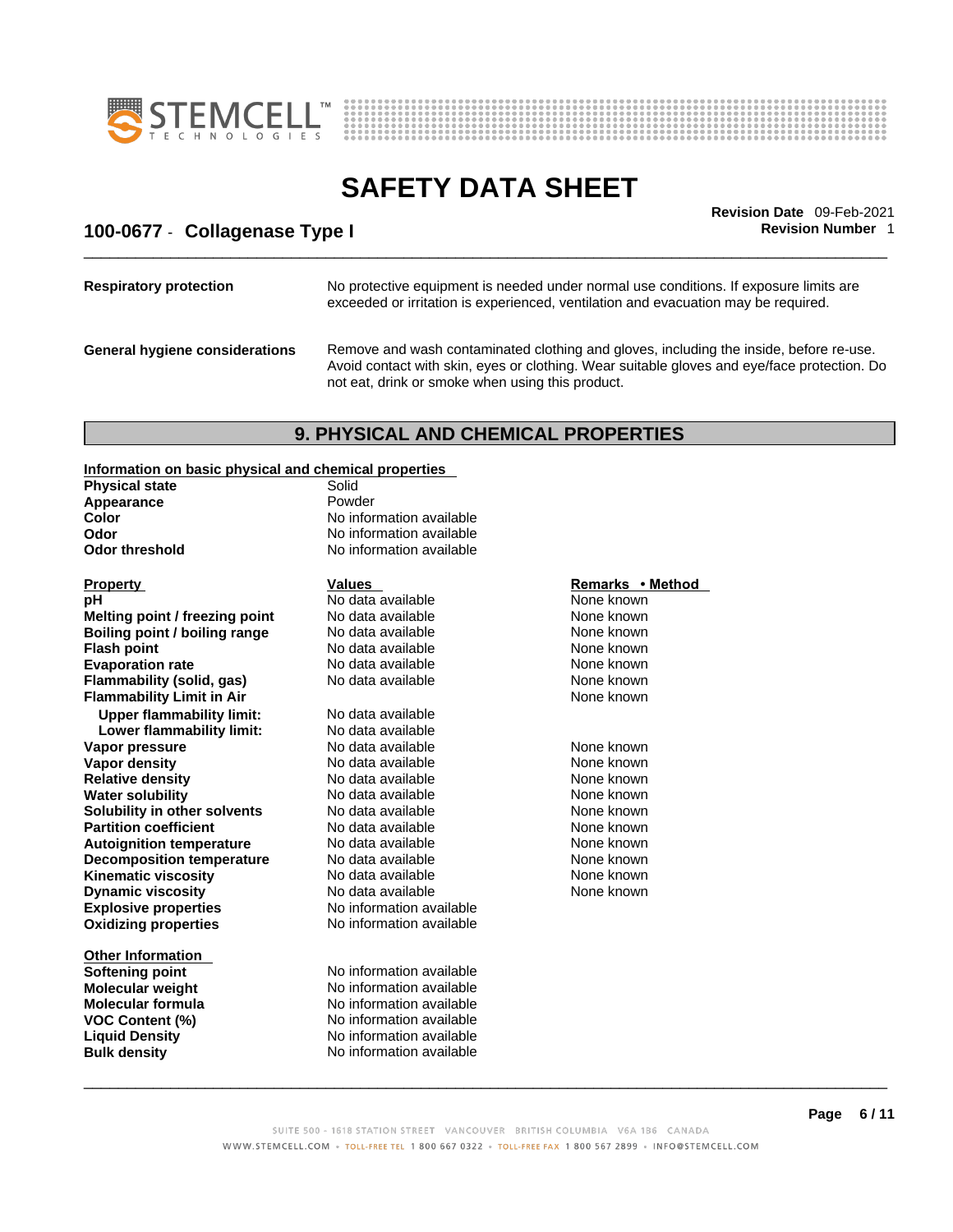



## \_\_\_\_\_\_\_\_\_\_\_\_\_\_\_\_\_\_\_\_\_\_\_\_\_\_\_\_\_\_\_\_\_\_\_\_\_\_\_\_\_\_\_\_\_\_\_\_\_\_\_\_\_\_\_\_\_\_\_\_\_\_\_\_\_\_\_\_\_\_\_\_\_\_\_\_\_\_\_\_\_\_\_\_\_\_\_\_\_\_\_\_\_ **Revision Date** 09-Feb-2021 **100-0677** - **Collagenase Type I Revision Number** 1

### **10. STABILITY AND REACTIVITY**

| <b>Reactivity</b>                  | No information available.                 |
|------------------------------------|-------------------------------------------|
| <b>Chemical stability</b>          | Stable under normal conditions.           |
| Possibility of hazardous reactions | None under normal processing.             |
| <b>Conditions to avoid</b>         | None known based on information supplied. |
| Incompatible materials             | Strong acids. Strong oxidizing agents.    |
|                                    |                                           |

**Hazardous decomposition products** None known based on information supplied.

### **11. TOXICOLOGICAL INFORMATION**

#### **Information on likely routes of exposure**

#### **Product Information**

| May cause sensitization in susceptible persons. (based on components). Specific test data<br>for the substance or mixture is not available. May cause irritation of respiratory tract.                                                                                       |  |  |
|------------------------------------------------------------------------------------------------------------------------------------------------------------------------------------------------------------------------------------------------------------------------------|--|--|
| Irritating to eyes. Specific test data for the substance or mixture is not available. Causes<br>serious eye irritation. (based on components).                                                                                                                               |  |  |
| Repeated or prolonged skin contact may cause allergic reactions with susceptible persons.<br>Causes skin irritation. (based on components). Specific test data for the substance or<br>mixture is not available.                                                             |  |  |
| May cause additional affects as listed under "Inhalation". Specific test data for the<br>substance or mixture is not available. Ingestion may cause gastrointestinal irritation,<br>nausea, vomiting and diarrhea.                                                           |  |  |
| Symptoms related to the physical, chemical and toxicological characteristics                                                                                                                                                                                                 |  |  |
| Symptoms of allergic reaction may include rash, itching, swelling, trouble breathing, tingling<br>of the hands and feet, dizziness, lightheadedness, chest pain, muscle pain, or flushing.<br>Coughing and/ or wheezing. Redness. May cause redness and tearing of the eyes. |  |  |
|                                                                                                                                                                                                                                                                              |  |  |

#### **Numerical measures of toxicity**

#### **Acute toxicity**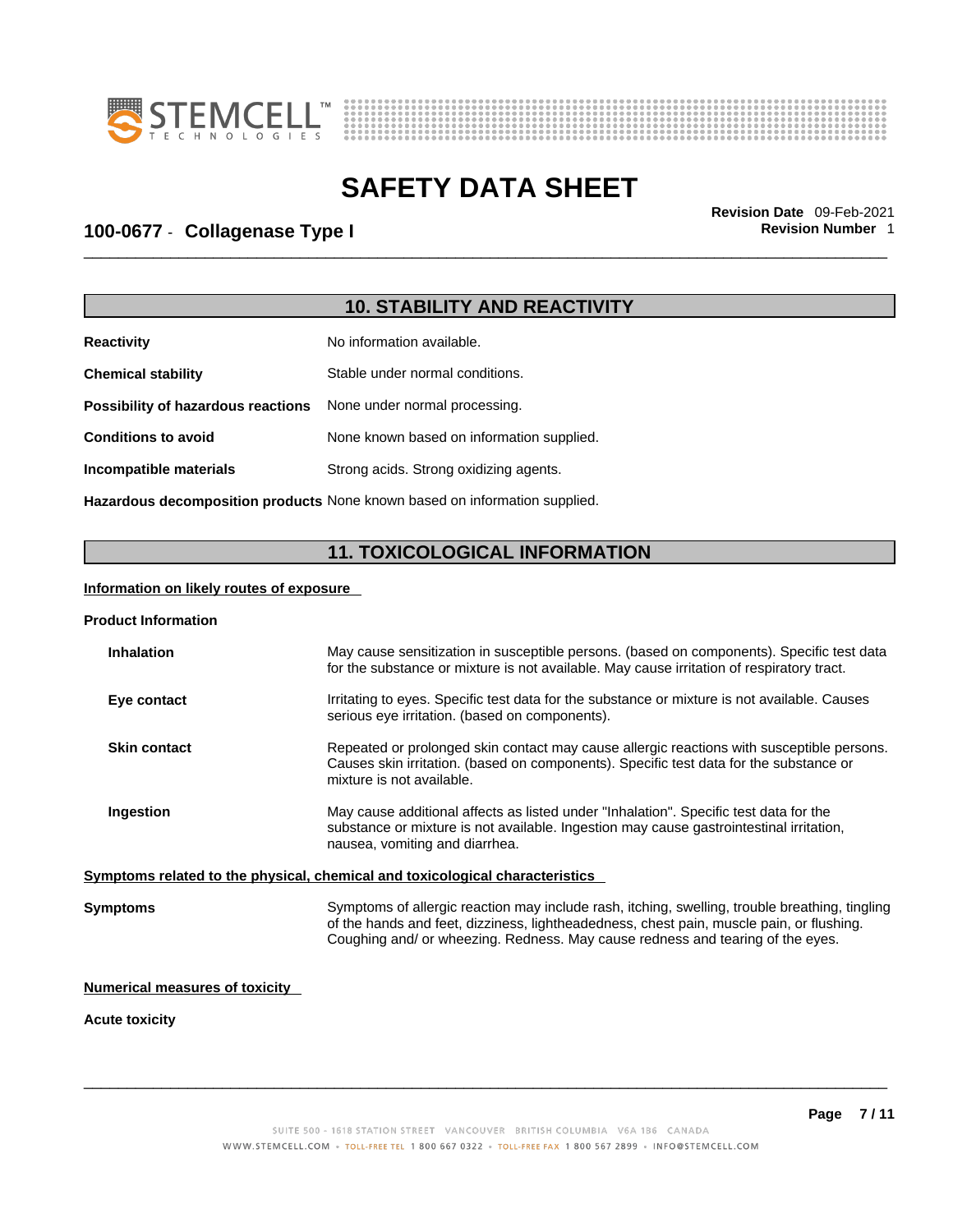



## \_\_\_\_\_\_\_\_\_\_\_\_\_\_\_\_\_\_\_\_\_\_\_\_\_\_\_\_\_\_\_\_\_\_\_\_\_\_\_\_\_\_\_\_\_\_\_\_\_\_\_\_\_\_\_\_\_\_\_\_\_\_\_\_\_\_\_\_\_\_\_\_\_\_\_\_\_\_\_\_\_\_\_\_\_\_\_\_\_\_\_\_\_ **Revision Date** 09-Feb-2021 **100-0677** - **Collagenase Type I Revision Number** 1

**Unknown acute toxicity** 100 % of the mixture consists of ingredient(s) of unknown toxicity

100 % of the mixture consists of ingredient(s) of unknown acute oral toxicity

100 % of the mixture consists of ingredient(s) of unknown acute dermal toxicity

100 % of the mixture consists of ingredient(s) of unknown acute inhalation toxicity (gas)

100 % of the mixture consists of ingredient(s) of unknown acute inhalation toxicity (vapor)

100 % of the mixture consists of ingredient(s) of unknown acute inhalation toxicity (dust/mist) Product Information

**Delayed and immediate effects as well as chronic effects from short and long-term exposure**

|                                                                 | Delayed and immediate effects as well as chronic effects from short and long-term exposure. |
|-----------------------------------------------------------------|---------------------------------------------------------------------------------------------|
| <b>Skin corrosion/irritation</b>                                | Classification based on data available for ingredients. Irritating to skin.                 |
| <b>Product Information</b>                                      |                                                                                             |
|                                                                 |                                                                                             |
| Serious eye damage/eye irritation                               | Classification based on data available for ingredients. Irritating to eyes.                 |
| <b>Product Information</b>                                      |                                                                                             |
|                                                                 |                                                                                             |
| Respiratory or skin sensitization<br><b>Product Information</b> | May cause sensitization by inhalation.                                                      |
|                                                                 |                                                                                             |
| <b>Germ cell mutagenicity</b>                                   | No information available.                                                                   |
| <b>Product Information</b>                                      |                                                                                             |
|                                                                 |                                                                                             |
| Carcinogenicity                                                 | No information available.                                                                   |
|                                                                 |                                                                                             |
| <b>Reproductive toxicity</b>                                    | No information available.                                                                   |
|                                                                 | <b>Product Information</b>                                                                  |
| <b>STOT - single exposure</b>                                   | May cause respiratory irritation.                                                           |
|                                                                 | <b>Product Information</b>                                                                  |
|                                                                 |                                                                                             |
| <b>STOT - repeated exposure</b>                                 | No information available.                                                                   |
|                                                                 | <b>Product Information</b>                                                                  |
|                                                                 |                                                                                             |
| <b>Aspiration hazard</b>                                        | No information available.                                                                   |
|                                                                 |                                                                                             |
|                                                                 | <b>12. ECOLOGICAL INFORMATION</b>                                                           |
|                                                                 |                                                                                             |
| <b>Ecotoxicity</b>                                              | The environmental impact of this product has not been fully investigated.                   |
|                                                                 | <b>Product Information</b>                                                                  |
|                                                                 |                                                                                             |
| Persistence and degradability                                   | No information available.                                                                   |
| <b>Bioaccumulation</b>                                          | There is no data for this product.                                                          |
|                                                                 |                                                                                             |
|                                                                 |                                                                                             |
| Other adverse effects                                           | No information available.                                                                   |
|                                                                 |                                                                                             |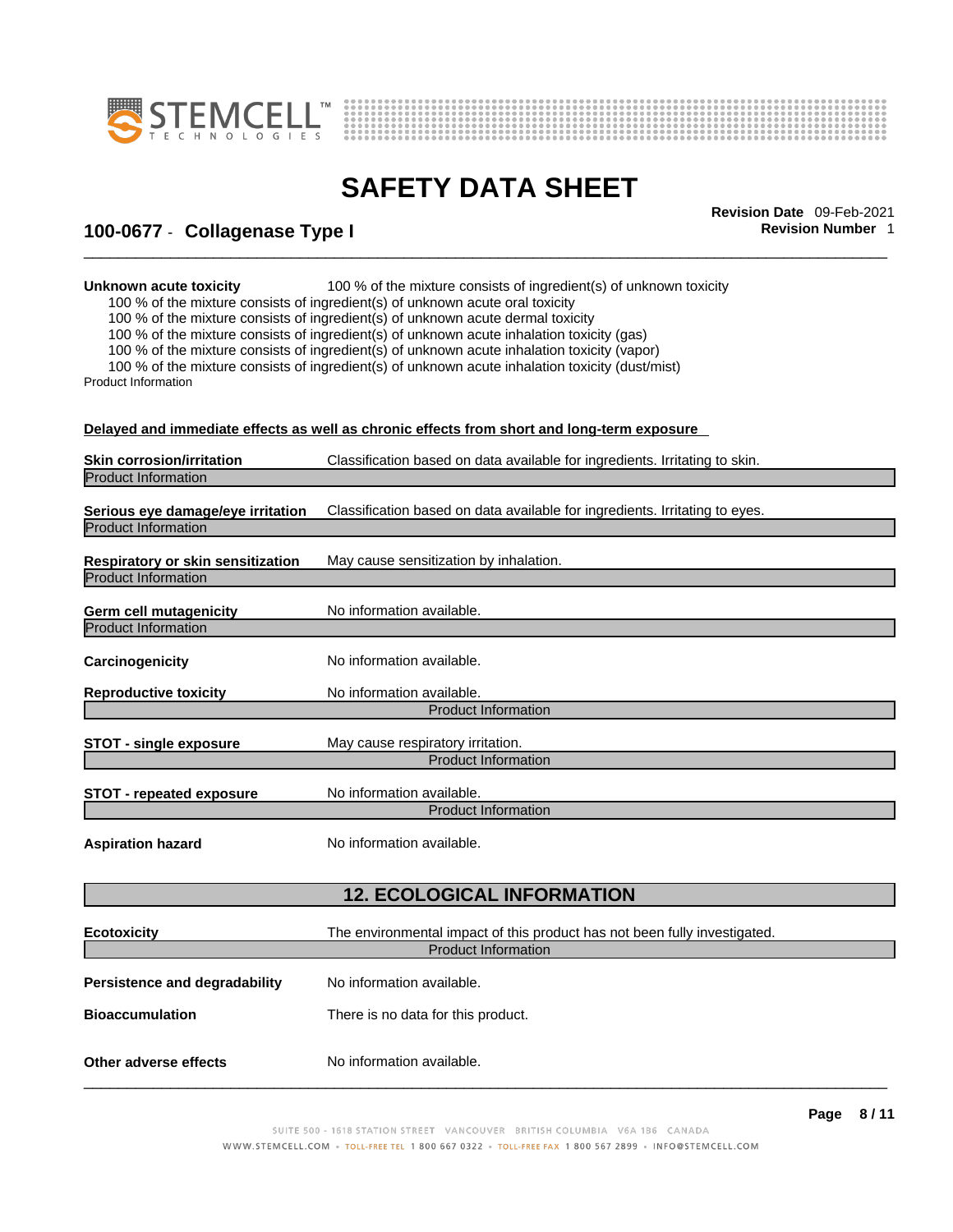



## \_\_\_\_\_\_\_\_\_\_\_\_\_\_\_\_\_\_\_\_\_\_\_\_\_\_\_\_\_\_\_\_\_\_\_\_\_\_\_\_\_\_\_\_\_\_\_\_\_\_\_\_\_\_\_\_\_\_\_\_\_\_\_\_\_\_\_\_\_\_\_\_\_\_\_\_\_\_\_\_\_\_\_\_\_\_\_\_\_\_\_\_\_ **Revision Date** 09-Feb-2021 **100-0677** - **Collagenase Type I Revision Number** 1

### **13. DISPOSAL CONSIDERATIONS**

#### **Waste treatment methods**

**Waste from residues/unused products**  Dispose of in accordance with local regulations. Dispose of waste in accordance with environmental legislation. **Contaminated packaging** Do not reuse empty containers.

### **14. TRANSPORT INFORMATION**

| DOT         | Not regulated |
|-------------|---------------|
| <b>TDG</b>  | Not regulated |
| <b>MEX</b>  | Not regulated |
| ICAO (air)  | Not regulated |
| <b>IATA</b> | Not regulated |
| <b>IMDG</b> | Not regulated |
| <u>RID</u>  | Not regulated |
| <b>ADR</b>  | Not regulated |
| ADN         | Not regulated |
|             |               |

### **15. REGULATORY INFORMATION**

| <b>International Inventories</b> |                 |  |
|----------------------------------|-----------------|--|
| <b>TSCA</b>                      | Complies        |  |
| <b>DSL/NDSL</b>                  | Complies        |  |
| <b>EINECS/ELINCS</b>             | Complies        |  |
| <b>ENCS</b>                      | Does not comply |  |
| <b>IECSC</b>                     | Complies        |  |
| <b>KECL</b>                      | Does not comply |  |
| <b>PICCS</b>                     | Does not comply |  |
| <b>AICS</b>                      | Does not comply |  |
|                                  |                 |  |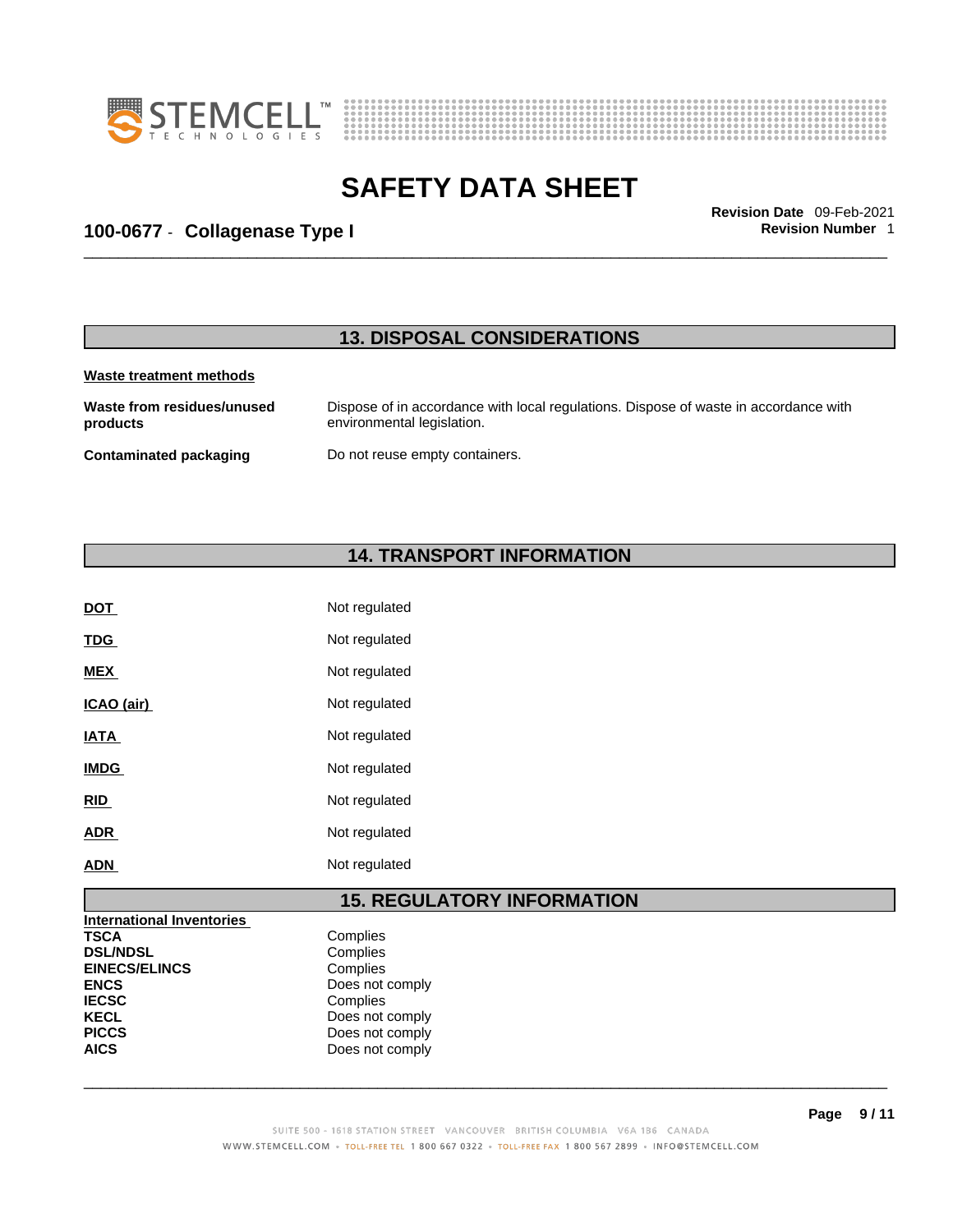



## \_\_\_\_\_\_\_\_\_\_\_\_\_\_\_\_\_\_\_\_\_\_\_\_\_\_\_\_\_\_\_\_\_\_\_\_\_\_\_\_\_\_\_\_\_\_\_\_\_\_\_\_\_\_\_\_\_\_\_\_\_\_\_\_\_\_\_\_\_\_\_\_\_\_\_\_\_\_\_\_\_\_\_\_\_\_\_\_\_\_\_\_\_ **Revision Date** 09-Feb-2021 **100-0677** - **Collagenase Type I Revision Number** 1

 **Legend:** 

 **TSCA** - United States Toxic Substances Control Act Section 8(b) Inventory

 **DSL/NDSL** - Canadian Domestic Substances List/Non-Domestic Substances List

 **EINECS/ELINCS** - European Inventory of Existing Chemical Substances/European List of Notified Chemical Substances

 **ENCS** - Japan Existing and New Chemical Substances

 **IECSC** - China Inventory of Existing Chemical Substances

 **KECL** - Korean Existing and Evaluated Chemical Substances

 **PICCS** - Philippines Inventory of Chemicals and Chemical Substances

 **AICS** - Australian Inventory of Chemical Substances

#### **US Federal Regulations**

#### **SARA 313**

Section 313 of Title III of the Superfund Amendments and Reauthorization Act of 1986 (SARA). This product does not contain any chemicals which are subject to the reporting requirements of the Act and Title 40 of the Code of Federal Regulations, Part 372.

#### **SARA 311/312 Hazard Categories**

| Acute health hazard               | Yes |  |
|-----------------------------------|-----|--|
| <b>Chronic Health Hazard</b>      | Yes |  |
| Fire hazard                       | N٥  |  |
| Sudden release of pressure hazard | N٥  |  |
| <b>Reactive Hazard</b>            | No  |  |

#### **CWA (Clean WaterAct)**

This product does not contain any substances regulated as pollutants pursuant to the Clean Water Act (40 CFR 122.21 and 40 CFR 122.42).

#### **CERCLA**

This material, as supplied, does not contain any substances regulated as hazardous substances under the Comprehensive Environmental Response Compensation and Liability Act (CERCLA) (40 CFR 302) or the Superfund Amendments and Reauthorization Act (SARA) (40 CFR 355). There may be specific reporting requirements at the local, regional, or state level pertaining to releases of this material.

#### **US State Regulations**

#### **California Proposition 65**

This product does not contain any Proposition 65 chemicals.

#### **U.S. State Right-to-Know Regulations**

**US State Regulations** This product does not contain any substances regulated by state right-to-know regulations

#### **U.S. EPA Label Information**